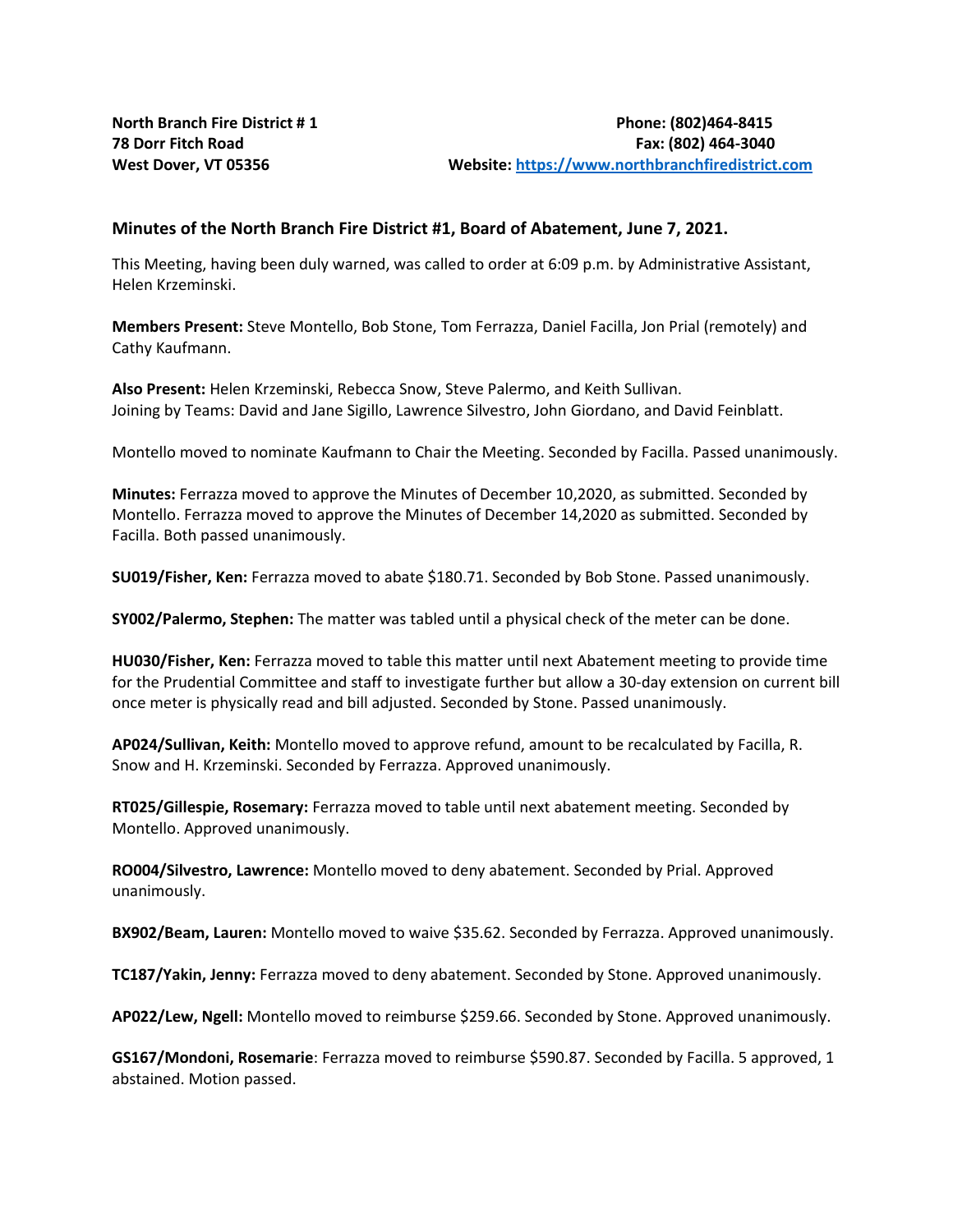**GS045/Vickers, Stanley:** Prial moved to reimburse \$391.15. Seconded by Ferrazza. 5 approved, 1 abstained. Motion passed.

**TC135/DiChiara, Lisa & Jerry:** The Board tabled the matter until the next Abatement meeting to be able to research the account history and check endpoints on two meters involved.

**JR006A/Morgan, Lorell:** Montello moved to reimburse \$266.54. Seconded by Ferrazza. Approved unanimously.

**HW008/Alrieri, Alan:** Montello moved to adjust current bill to more accurately reflect normal usage based on previous year. Seconded by Ferrazza. Approved unanimously.

**HI047/Reilly, John:** The Board agreed to check meter, adjust the bill, and abate, including penalty and interest within 30 days.

**VD015/Wycislo, Adam**: Montello moved to reimburse \$195.14. Seconded by Prial. Approved unanimously.

**CO051/Charno, Steven:** This will be added to the Regular Prudential Committee meeting on June 23, 2021.

**SU016/Jiannaras, Dennis:** Montello moved to deny abatement. Seconded by Stone. Approved unanimously.

**PA030/Hayde, William:** Montello moved to physically read meter, adjust, and rebill. Seconded by Ferrazza. Approved unanimously.

**HI023/Unferth, Mark:** No action taken.

**FS000X/Seasons on Mt. Snow:** The Board agreed to do a physical read on submeter, get meter numbers and adjust accordingly.

**SEA18/Nowak, Jackie:** Montello moved to abate \$22.99. Seconded by Stone. Approved unanimously.

**SH004/Lancaster, Katy**: Montello moved to deny abatement. Seconded by Ferrazza. Approved unanimously.

**BX030/Marks, Jeffrey**: Montello moved to deny abatement. Seconded by Ferrazza. Four approved, one abstained.

Kaufmann adjourned the meeting at 8:11 p.m.

Respectfully Submitted,

Helen Krzeminski Administrative Assistant/Assistant Clerk